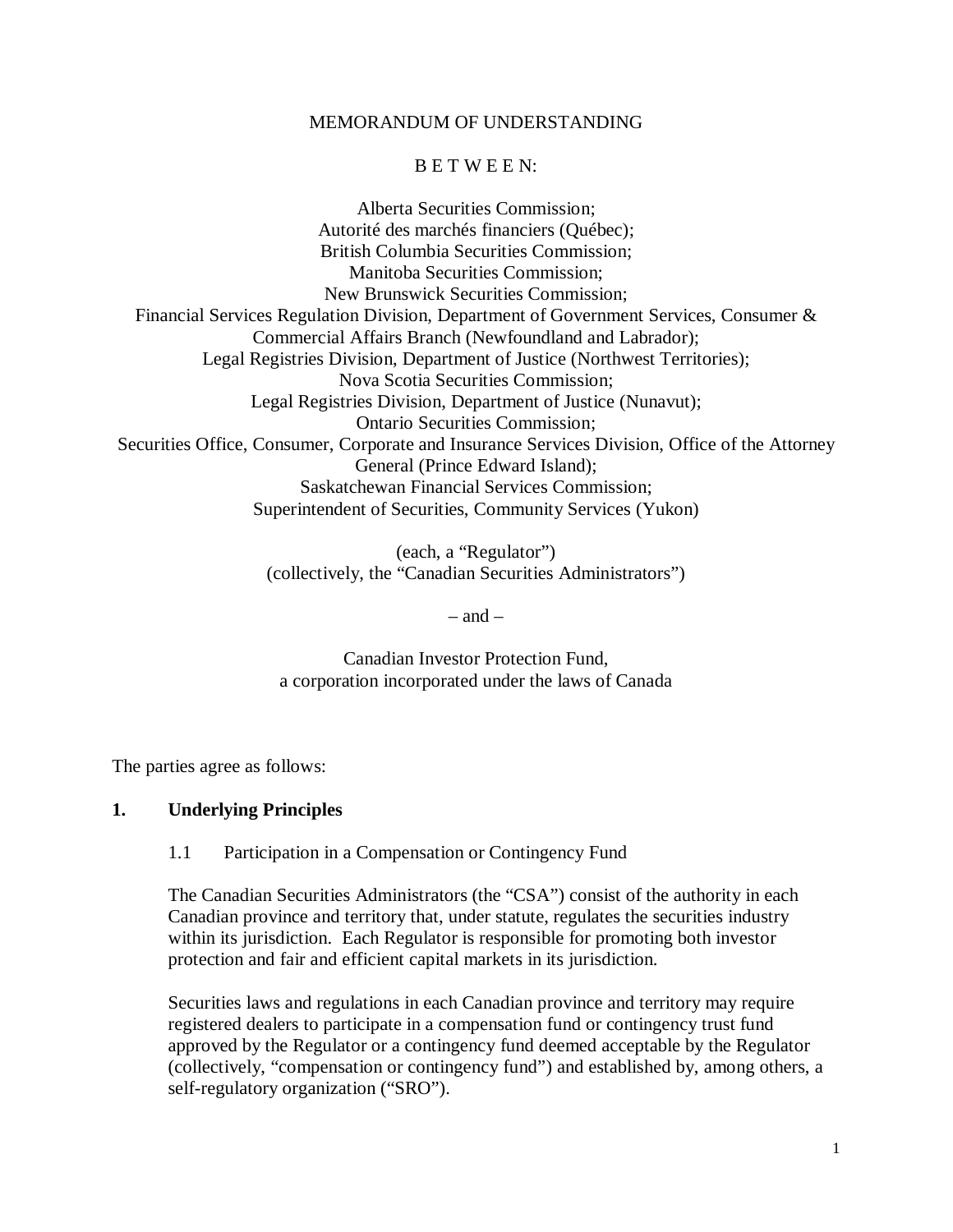Certain Regulators have issued Approvals of or a Deemed Acceptable Decision for the Canadian Investor Protection Fund (the "CIPF") as a compensation or contingency fund.

## 1.2 The Canadian Investor Protection Fund

The CIPF was established by its sponsoring SROs to protect Customers who have suffered financial loss due to the insolvency of a Member Firm of any one of the sponsoring SROs. As of the effective date of this Memorandum of Understanding ("MOU"), the Investment Dealers Association of Canada ("IDA"), or its successor, is the CIPF's only sponsoring SRO.

The CIPF will enter into an Industry Agreement with the IDA, or its successor, which contemplates that other SROs may become parties to the agreement.

The CIPF acts, for the purpose of this MOU, as a compensation or contingency fund. It provides protection on a discretionary basis to prescribed limits to eligible Customers of Participating SRO Member Firms suffering losses if Customer property comprising securities, cash and other property held by such Member Firms is unavailable as a result of the insolvency of a Member Firm and, in connection with such coverage, will engage in risk management activities to minimize the likelihood of such losses.

The CIPF is financed by Member Firms through its Participating SROs.

1.3 The Memorandum of Understanding

On July 2, 1991, the CIPF entered into a MOU with the Regulators existing at the time, with the exception of the former Commission des valeurs mobilières du Québec ("CVMQ"), which MOU was subsequently amended. On June 20, 1997, the CIPF entered into a MOU with the CVMQ, which MOU was subsequently amended.

The parties to the 1991 MOU, as amended, wish to amend and restate the MOU to reflect changes in the nature of the CIPF's role and responsibilities and to enhance the protection of investors and maintain investor confidence in the Canadian capital markets.

The Autorité des marchés financiers ("Autorité") is rescinding the MOU entered into in 1997, as amended, between the CVMQ and the CIPF, with the unanimous consent of the parties thereto, and is becoming a party to this MOU.

The Approvals or Deemed Acceptable Decision issued by certain Regulators regarding the CIPF are subject to the CIPF complying with this MOU.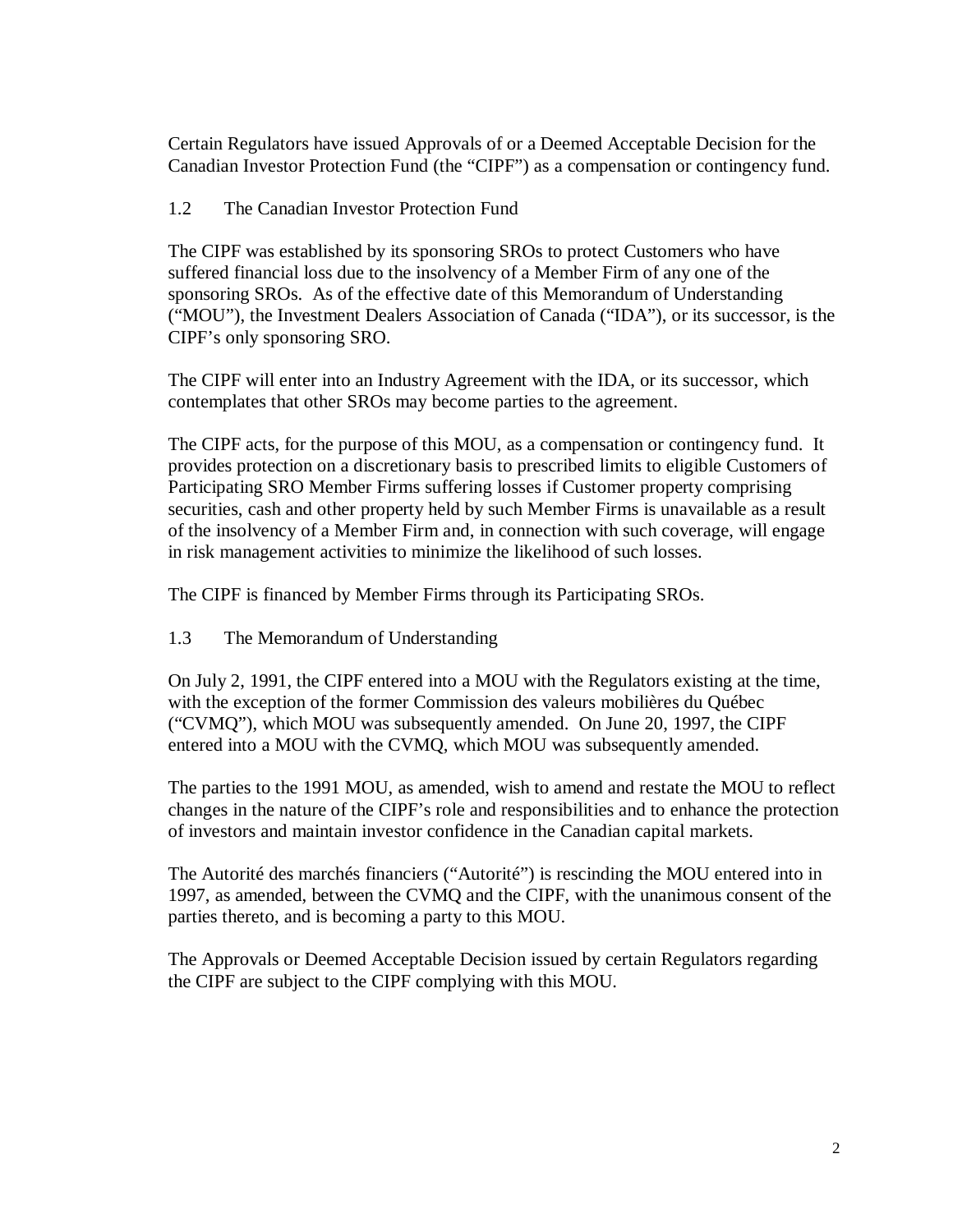## **2. Definitions**

 "Applicable Regulator" means each Regulator in the jurisdiction in which a Member Firm is registered.

 "Approval" means the approval of the CIPF by a Regulator required pursuant to the securities laws and regulations in a Canadian province or territory which may stipulate that registered dealers must participate in a compensation fund or contingency trust fund approved by the Regulator and established by, among others, an SRO.

 "Approving Regulator" means a Regulator that has issued an Approval or a Deemed Acceptable Decision regarding the CIPF.

"By-law Number 1" means the By-law Number 1 of the CIPF.

 "Coverage Policies" means policies established from time to time by the CIPF's Board of Directors pursuant to the section of the Approval and Deemed Acceptable Decision regarding Customer Protection.

"Customer" has the meaning ascribed to that term in the Coverage Policies.

 "Deemed Acceptable Decision" means the decision regarding the CIPF by a Regulator pursuant to the securities laws and regulations in a Canadian province or territory which may stipulate that a dealer with an unrestricted practice or a discount broker must participate in a contingency fund deemed acceptable by the Regulator.

 "Fund" means the liquid assets of the CIPF available for protection of Customers of Member Firms.

 "Industry Agreement" means an agreement, as amended from time to time, between the CIPF and any Participating SRO regarding the basis on which the CIPF provides protection to Customers of Member Firms.

 "Member Firm" means a member or participant of any of the Participating SROs that is a registered dealer in Canada.

 "Participating Regulator" means a Regulator, other than the Principal Regulator, that is participating in an oversight review of the CIPF.

 "Participating SRO" means an SRO that is a party to or that becomes a party to the Industry Agreement.

 "Principal Regulator" means the Regulator that is designated as such from time to time by consensus of the Regulators.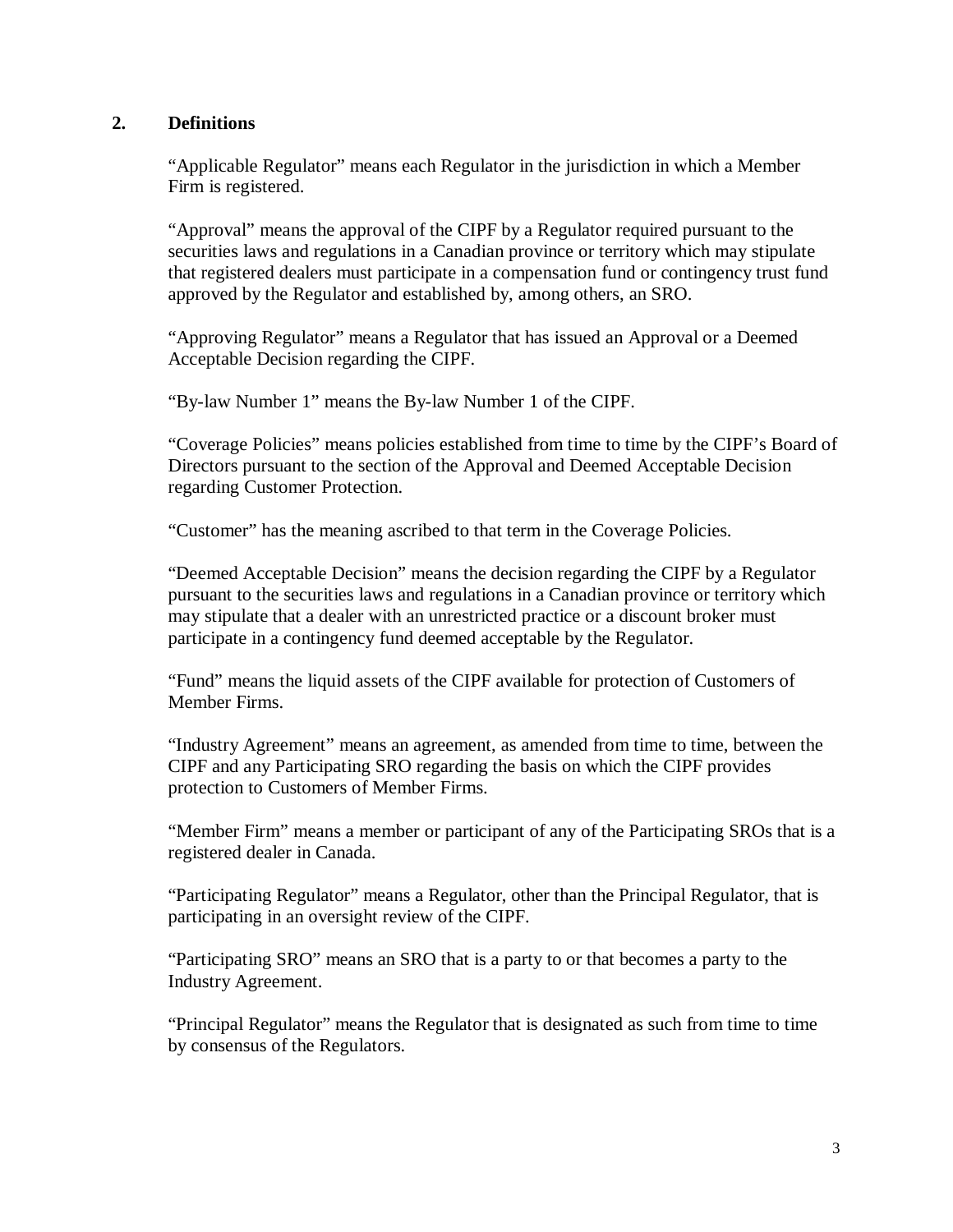"Reportable Condition" means any condition which could give rise to payments being made out of the Fund, including, without limitation, the suspension, expulsion or appointment of a monitor in respect of a Member Firm or similar action by a Participating SRO and any condition which has contributed substantially to or, if appropriate corrective action is not taken, could reasonably be expected to:

- (a) inhibit a Member Firm from promptly completing securities transactions, promptly segregating Customers' securities as required or promptly discharging its responsibilities to Customers, other Member Firms and other creditors;
- (b) result in material financial loss;
- (c) result in material misstatements of the Member Firm's financial statements; or
- (d) result in violations of the minimum record requirements of a Participating SRO to an extent that could reasonably be expected to result in the conditions described in parts (a), (b), or (c) above.

# **3. Approval and Deemed Acceptable Decision**

The CIPF will abide by the terms and conditions of any Approval or Deemed Acceptable Decision made by a Regulator.

# **4. Member Reviews**

The CIPF will review, in accordance with the Industry Agreement, the business and operations of any Member Firm, or designated groups of Member Firms, where a situation has occurred that in the opinion of the CIPF constitutes a Reportable Condition.

# **5. Oversight Program**

# 5.1 Purposes of the Oversight Program

The CSA have developed a program of oversight for the CIPF to ensure that the CIPF is appropriately discharging its responsibilities as a compensation or contingency fund for Customers of Member Firms. The purposes of this oversight program include but are not limited to:

- (i) determining compliance with this MOU and the terms and conditions of any Approvals or Deemed Acceptable Decision made by the Regulators regarding the CIPF;
- (ii) ensuring that the CIPF continues to have the appropriate governance structure to fulfill its obligations;
- (iii) ensuring that the CIPF is appropriately discharging its core functions;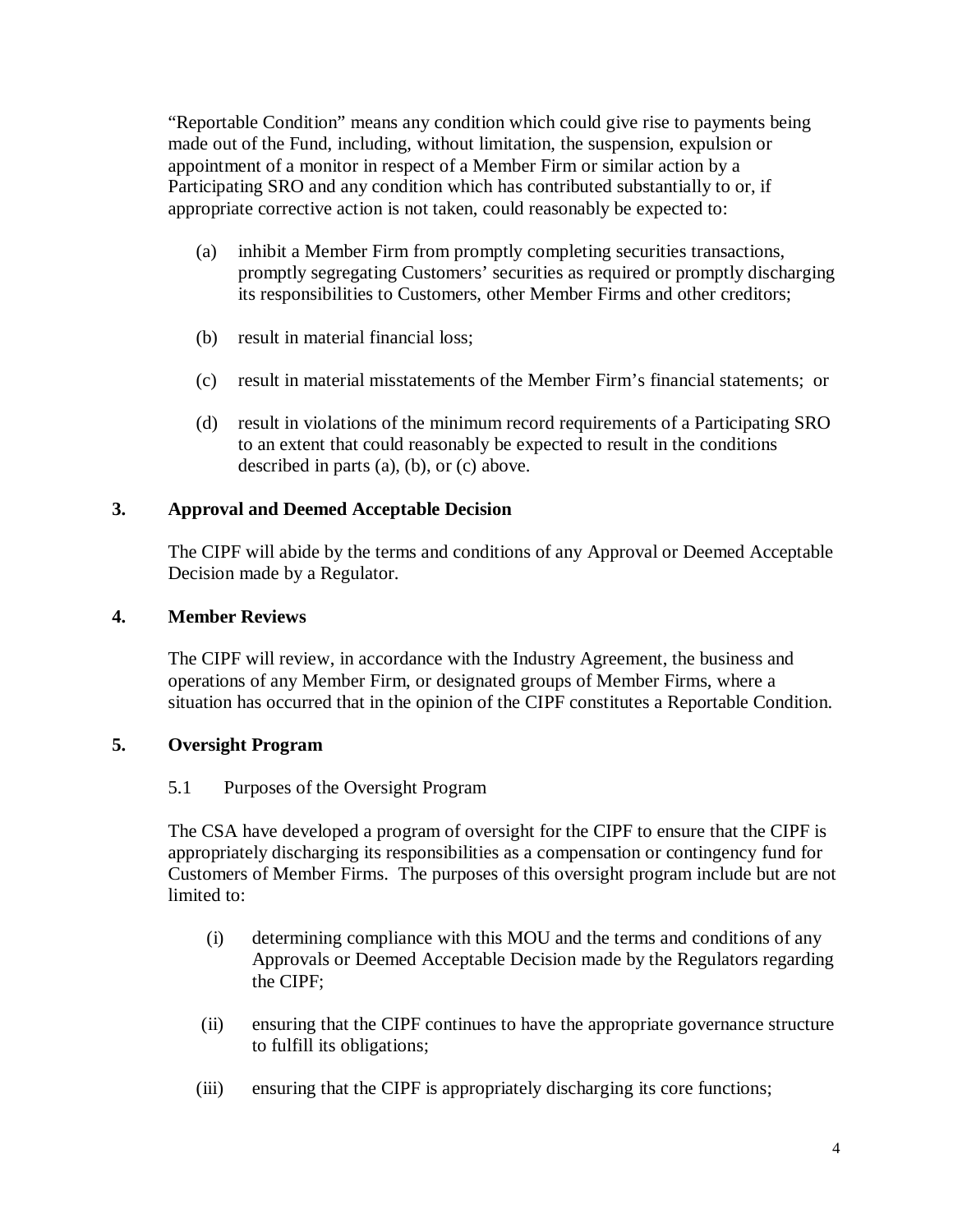- (iv) ensuring that the CIPF is managing its risks adequately;
- (v) identifying and addressing any deficiencies in the CIPF's functioning as a compensation or contingency fund for Customers of Member Firms and ensuring the effective resolution of these deficiencies; and
- (vi) ensuring that the CIPF has established and maintains transparent, fair and reasonable Coverage Policies.
- 5.2 Oversight Reviews

As part of this oversight program, the CSA will carry out reviews of the CIPF on a periodic basis.

The Principal Regulator will solicit interest from the other Regulators with respect to participating in the oversight review. The Regulators that choose to participate will be considered to be Participating Regulators for the purpose of the CIPF oversight review.

The Principal Regulator will develop the review program in consultation with the Participating Regulators. The Principal Regulator will be responsible for adequate staffing of the review and co-ordinating the review and resulting report of the Participating Regulators.

At the conclusion of a CIPF review, the Principal Regulator and the Participating Regulators will finalize the review report. In finalizing the review report, the Principal Regulator and the Participating Regulators will use their best efforts to follow the procedures set out in Schedule A to this MOU, or such other procedures as agreed upon by the Principal Regulator and the Participating Regulators, taking into account language translation needs, where applicable.

- 5.3 Reporting to the CSA
	- 5.3.1 Reporting Obligations

The CIPF will report to each Regulator in accordance with the provisions of Schedule B to this MOU.

Any comments from the Regulators on any report, document or information provided by the CIPF will be sent to the Principal Regulator. The Principal Regulator will request that the CIPF respond to comments raised by the Regulators and will forward any response to the Regulators.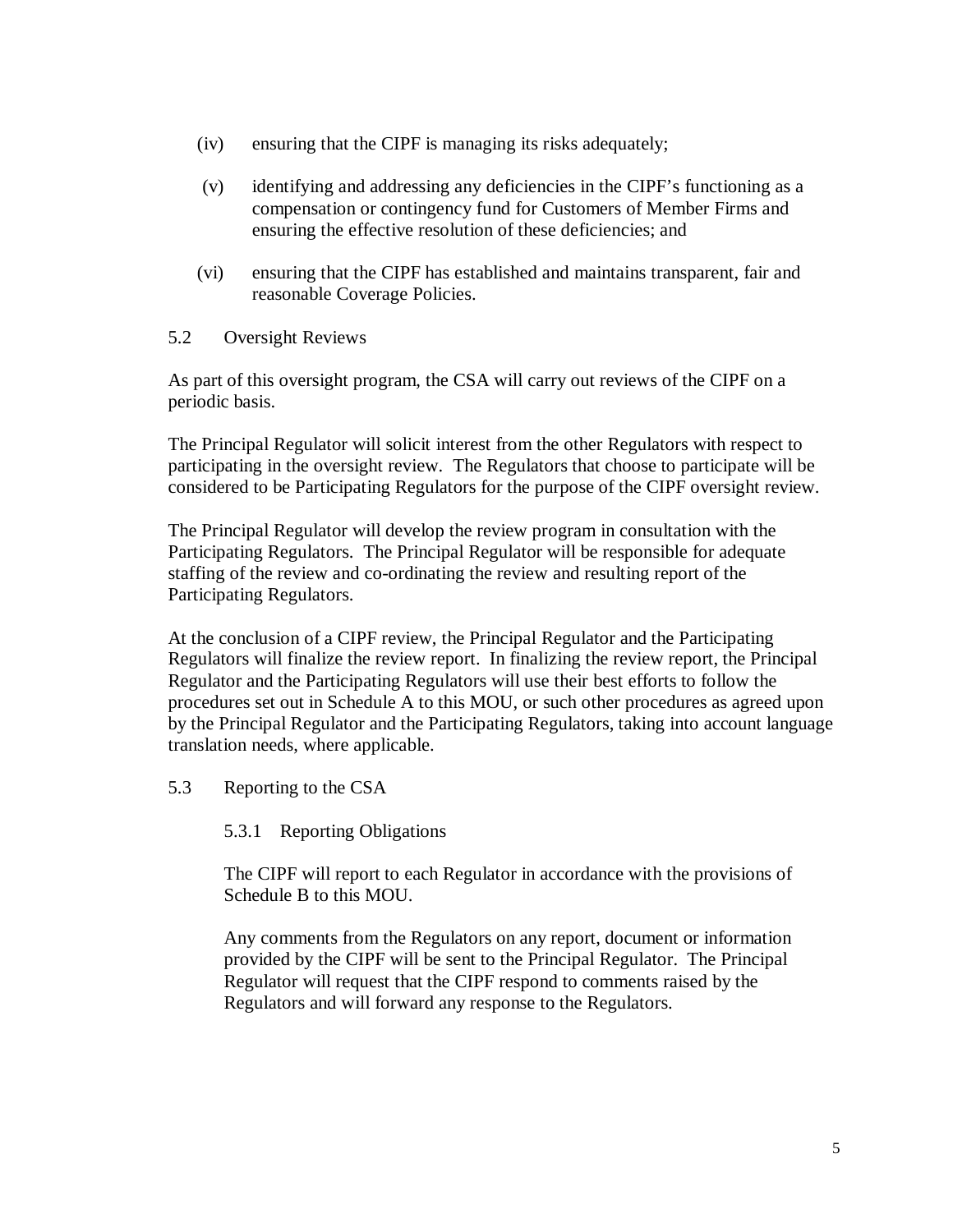## 5.3.2 CIPF Actions in Respect of Member Firms

The CIPF will prepare and provide to the Applicable Regulators a report detailing any action taken with respect to a Member Firm. For Member Firm insolvencies, the report will describe the circumstances of the insolvency, including a summary of the actions taken by the Member Firm, the Participating SRO and the CIPF and any committee or person acting on behalf of such parties. These reports will be delivered within 90 days of the action taken by the CIPF or Participating SRO or the liquidation of the Member Firm or at such other time as agreed to between the parties hereto.

5.4 Review and Approval of By-law Number 1

The CIPF will file with the Approving Regulators any proposed changes to the CIPF's By-law Number 1 for prior approval. The Approving Regulators will review and approve any proposed changes to the CIPF's By-law Number 1 according to the process set out in Schedule C to this MOU.

# **6. Miscellaneous Provisions**

# 6.1 Confidentiality

All notices, reports, documents and any other information provided pursuant to this MOU are being provided for regulatory purposes and will be supplied and maintained in confidence, except as required for regulatory purposes.

# 6.2 Authority

Nothing in this MOU is intended to limit the powers of any of the Regulators under applicable securities laws to take any measures authorized under such laws.

# 6.3 Legal Action Against the CIPF

Nothing in this MOU will be interpreted to prevent a Customer from taking legal action against the CIPF in a court of competent jurisdiction in Canada, nor will the CIPF contest the jurisdiction of such a court to consider a claim where the claimant has exhausted the CIPF's internal claim review process.

## 6.4 Schedules

The Schedules to the MOU are an integral part of this MOU.

# 6.5 Amendments and withdrawal from the MOU

This MOU may be amended from time to time as mutually agreed upon by the Regulators and the CIPF. Any amendments must be in writing and approved by the duly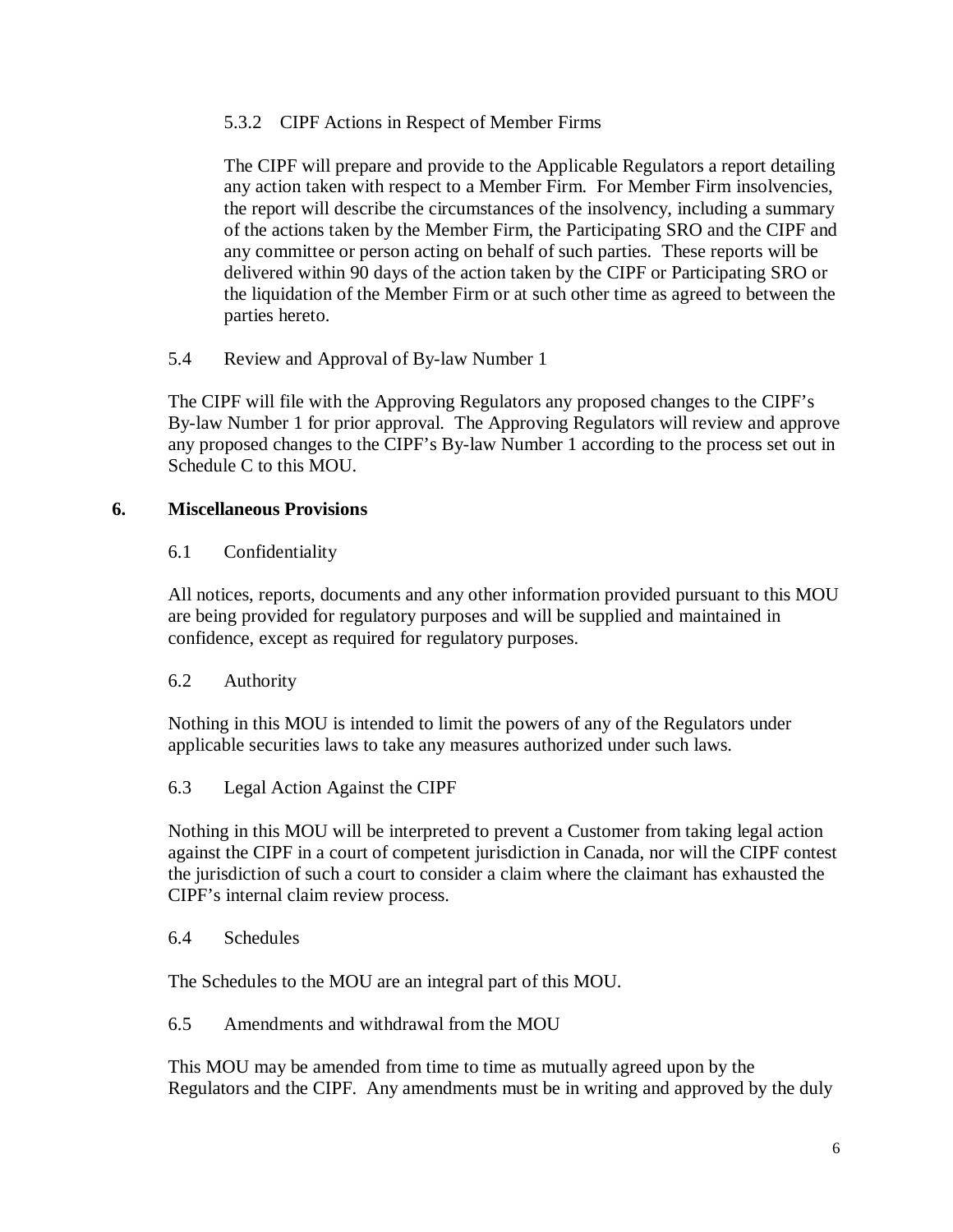authorized representatives of each Regulator in accordance with the applicable legislation of each province or territory.

Each Regulator can, at any time, withdraw from this MOU on at least 90 days written notice to the Regulators and to the CIPF.

6.6 Effective Date

This MOU comes into effect on September 30, 2008.

**IN WITNESS WHEREOF** the duly authorized signatories of the parties below have signed this MOU as of the Effective Date of the MOU stated above.

#### **CANADIAN INVESTOR PROTECTION FUND ALBERTA SECURITIES COMMISSION**

|                                                                                              | Per:                                                    |
|----------------------------------------------------------------------------------------------|---------------------------------------------------------|
|                                                                                              |                                                         |
| <b>AUTORITÉ DES MARCHÉS</b><br><b>FINANCIERS</b>                                             | <b>BRITISH COLUMBIA SECURITIES</b><br><b>COMMISSION</b> |
| Per:                                                                                         | Per:                                                    |
|                                                                                              |                                                         |
| For purposes of An Act respecting the<br>Ministère du Conseil exécutif (R.S.Q., c. M-<br>30, |                                                         |
| Per:                                                                                         |                                                         |
| Title : Secrétaire général associé aux<br>affaires intergouvernementales<br>canadiennes      |                                                         |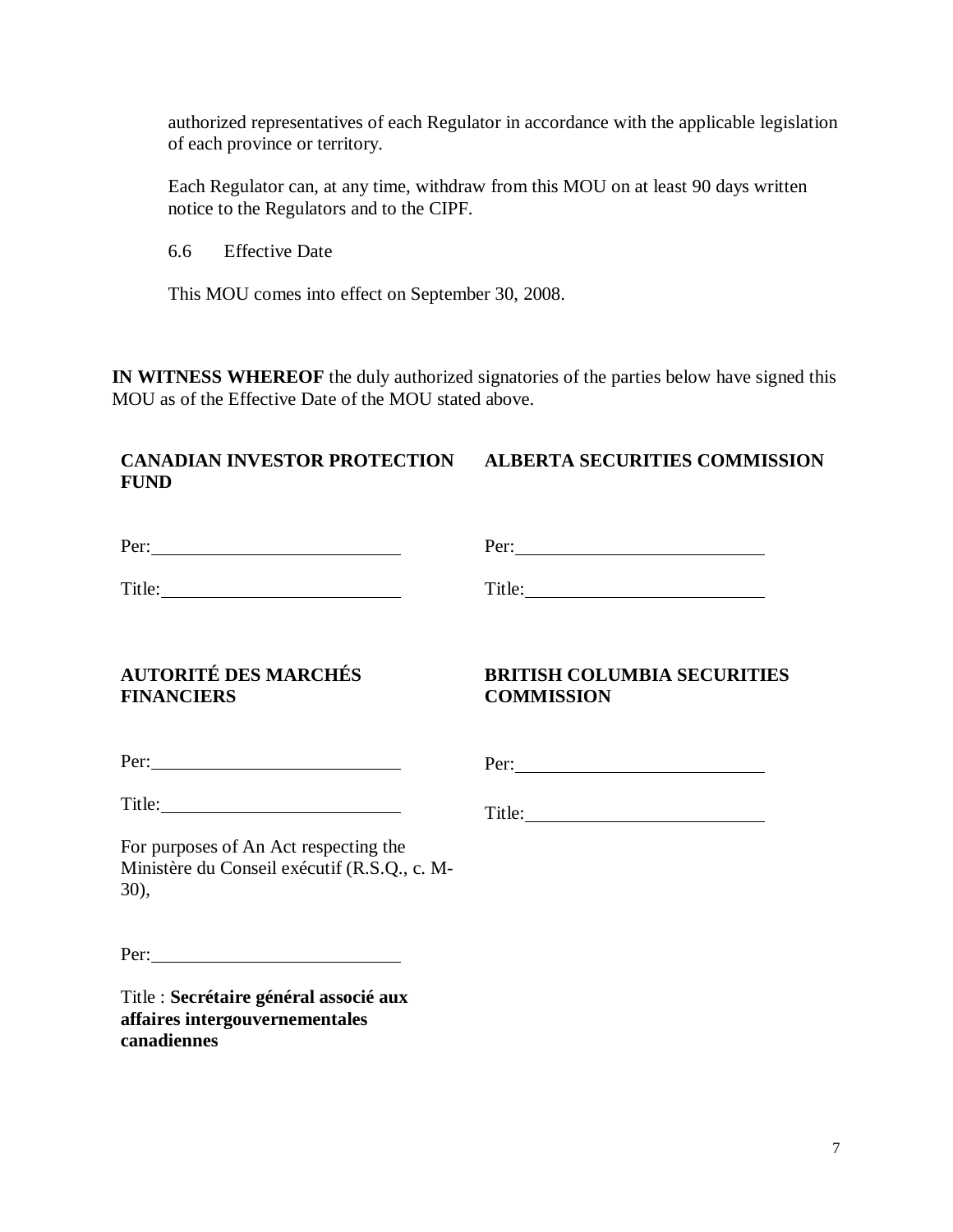## **MANITOBA SECURITIES COMMISSION**

# **NEW BRUNSWICK SECURITIES COMMISSION**

| Per:                                                                                                                                                                      | Per:                                                                                         |
|---------------------------------------------------------------------------------------------------------------------------------------------------------------------------|----------------------------------------------------------------------------------------------|
| $\text{Title:}$                                                                                                                                                           |                                                                                              |
| <b>FINANCIAL SERVICES REGULATION</b><br><b>DIVISION, DEPARTMENT OF</b><br><b>GOVERNMENT SERVICES,</b><br><b>CONSUMER &amp; COMMERCIAL</b><br>AFFAIRS BRANCH (NEWFOUNDLAND | <b>LEGAL REGISTRIES DIVISION,</b><br><b>DEPARTMENT OF JUSTICE</b><br>(NORTHWEST TERRITORIES) |
| <b>AND LABRADOR)</b>                                                                                                                                                      | Per:                                                                                         |
|                                                                                                                                                                           |                                                                                              |
|                                                                                                                                                                           |                                                                                              |
| <b>NOVA SCOTIA SECURITIES</b><br><b>COMMISSION</b>                                                                                                                        | <b>LEGAL REGISTRIES DIVISION,</b><br><b>DEPARTMENT OF JUSTICE</b><br>(NUNAVUT)               |
| Per:                                                                                                                                                                      | Per:                                                                                         |
|                                                                                                                                                                           |                                                                                              |

#### **ONTARIO SECURITIES COMMISSION**

Per:

Title:

**SECURITIES OFFICE, CONSUMER, CORPORATE AND INSURANCE SERVICES DIVISION, OFFICE OF THE ATTORNEY GENERAL (PRINCE EDWARD ISLAND)** 

Per:

Title: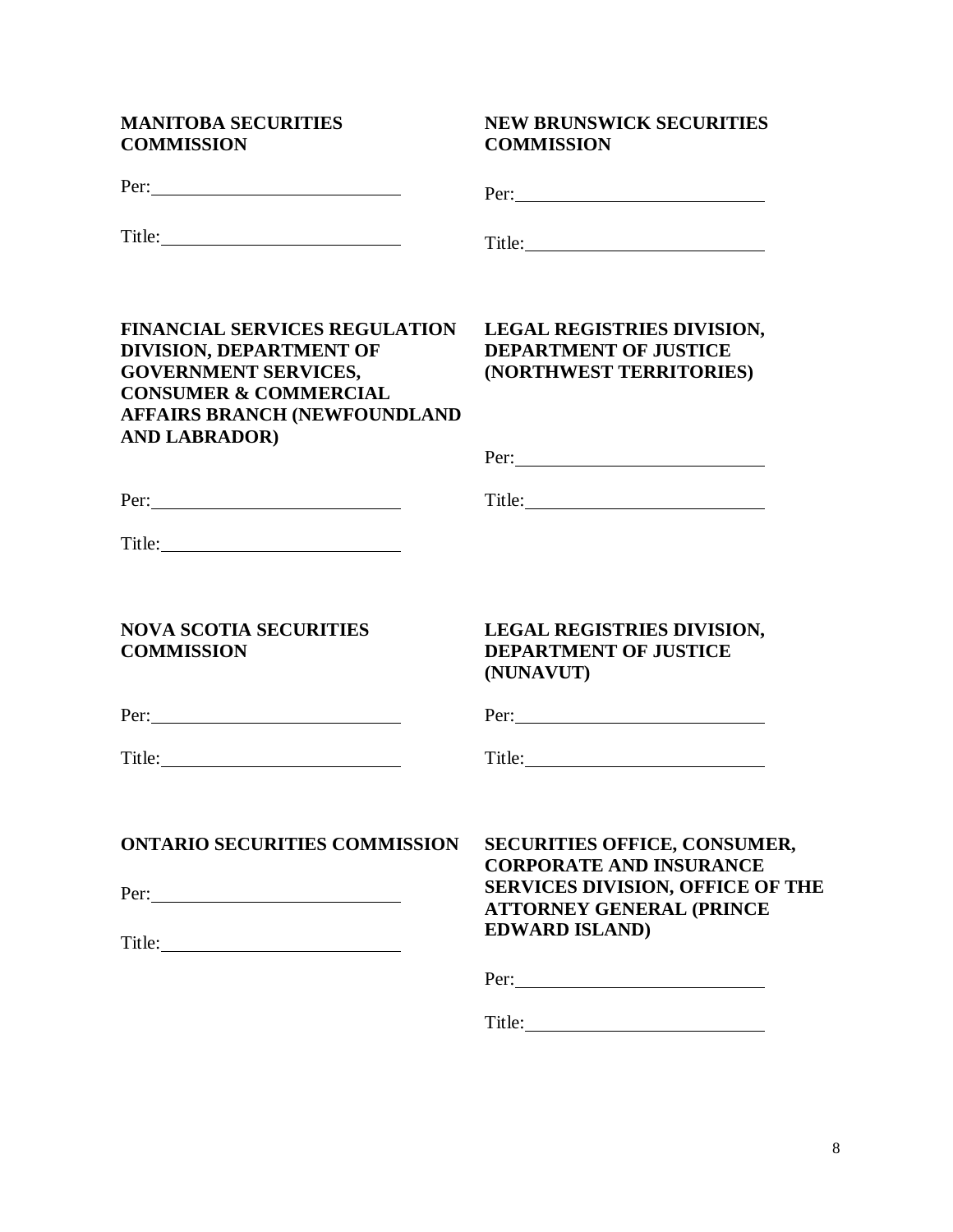## **SASKATCHEWAN FINANCIAL SERVICES COMMISSION**

# **SUPERINTENDENT OF SECURITIES, COMMUNITY SERVICES (YUKON)**

| - |  |
|---|--|
|   |  |

Title:

Title: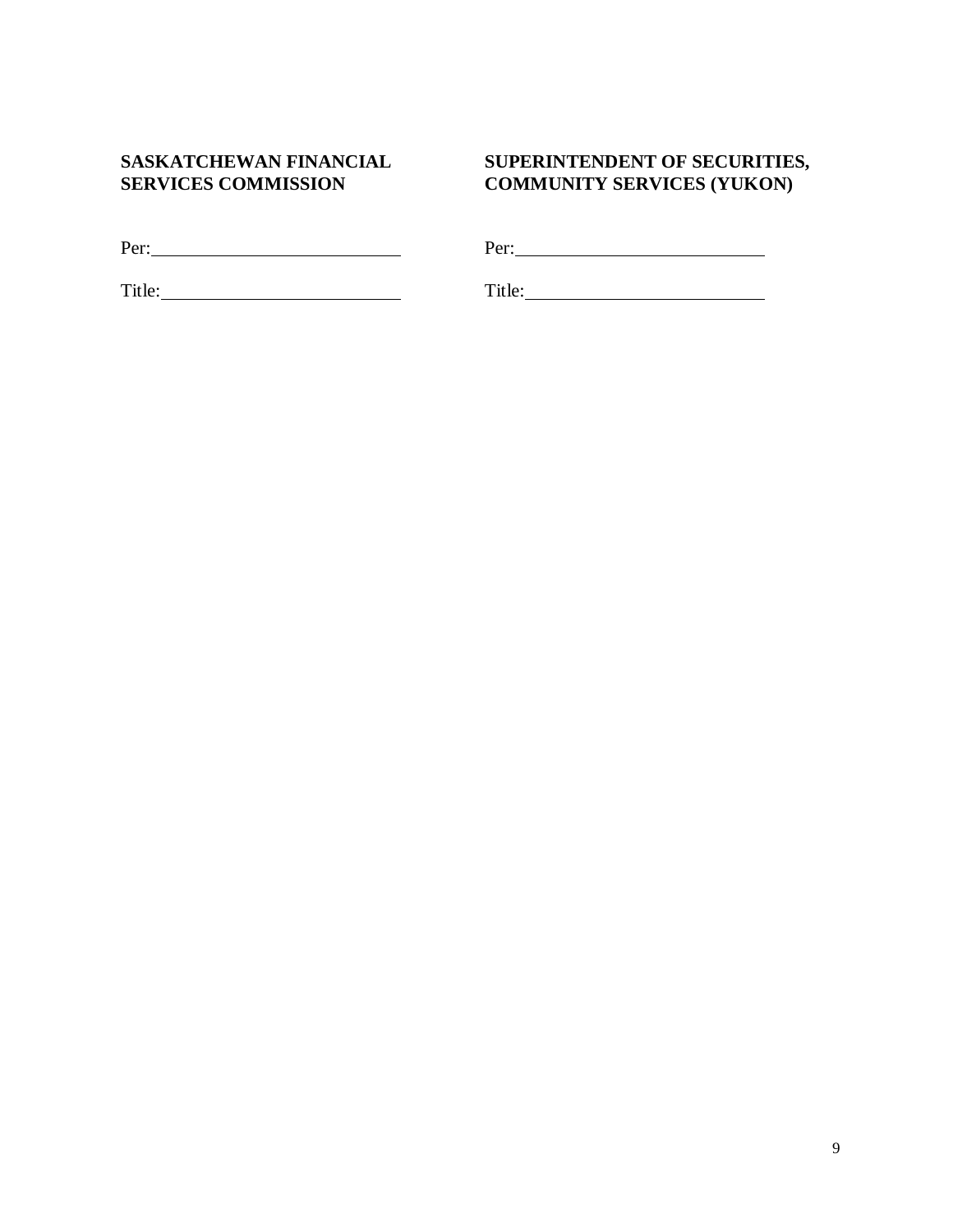## **Schedule A**

## **Oversight Reviews**

- 1) Each Participating Regulator will provide to the Principal Regulator their report points on the results of the review;
- 2) Within 20 business days of receipt of all report points, the Principal Regulator will prepare a draft report combining the report points of the Participating Regulators and send it to the Participating Regulators for comment;
- 3) Any Participating Regulator that has comments on the draft report will send its comments to the Principal Regulator within 10 business days of receiving the draft report, with copies to the other Participating Regulators;
- 4) The Principal Regulator will consolidate the comments of the Participating Regulators and revise the draft report, as necessary, within 15 business days of receiving the comments;
- 5) The Principal Regulator will forward a copy of the revised draft report to the Participating Regulators for their approval and the Participating Regulators will provide their approval to the Principal Regulator within 10 business days of receiving the revised draft report;
- 6) The Principal Regulator will forward a copy of the revised draft report to the CIPF for it to confirm the factual accuracy of the draft report;
- 7) The CIPF will review the draft report for factual accuracy and respond with comments within 15 business days of receipt;
- 8) Within 15 business days of receiving the CIPF's comments, the Principal Regulator will take into account the CIPF's comments, revise the draft report, as necessary, and forward a copy of the draft report and the CIPF's comments to the Participating Regulators for comment;
- 9) Within 10 business days of receipt, the Participating Regulators will review the draft report and the CIPF's comments and respond with comments;
- 10) Within 15 business days of receiving the Participating Regulators' comments, the Principal Regulator will consolidate these comments, revise the draft report, as necessary, and forward a copy of the revised draft report to the Participating Regulators for their approval;
- 11) The Participating Regulators will provide their approval to the Principal Regulator within 10 business days of receiving the revised draft report;
- 12) The Principal Regulator will forward a copy of the final report to the CIPF for formal response;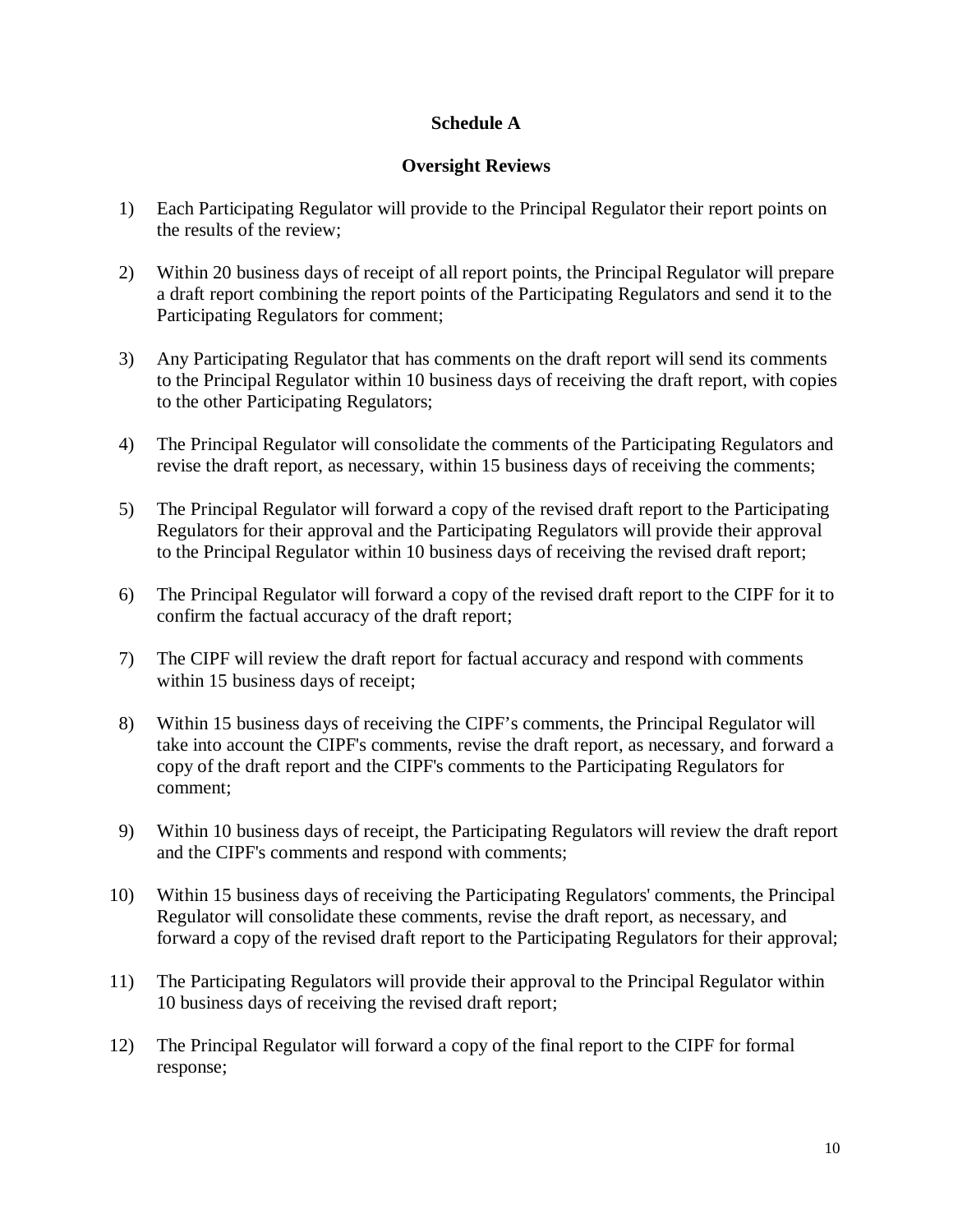- 13) The CIPF will use its best efforts to respond to the final report to the Principal Regulator within 20 business days of receipt;
- 14) The Principal Regulator will review the CIPF's response, develop a follow-up plan and forward a copy of the follow-up plan and the CIPF's response to the Participating Regulators for comments, within 15 business days of receiving the CIPF's response;
- 15) The Participating Regulators will review the follow-up plan and respond with comments within 10 business days of receipt, with copies to the other Participating Regulators;
- 16) The Principal Regulator will consolidate these comments and revise the follow-up plan, as necessary;
- 17) The Principal Regulator and the Participating Regulators will seek any necessary internal approvals of the follow-up plan; and
- 18) The Principal Regulator will provide the final report, including the CIPF's response and the follow-up plan, to the staff of the Regulators, the CSA Chairs and the CIPF.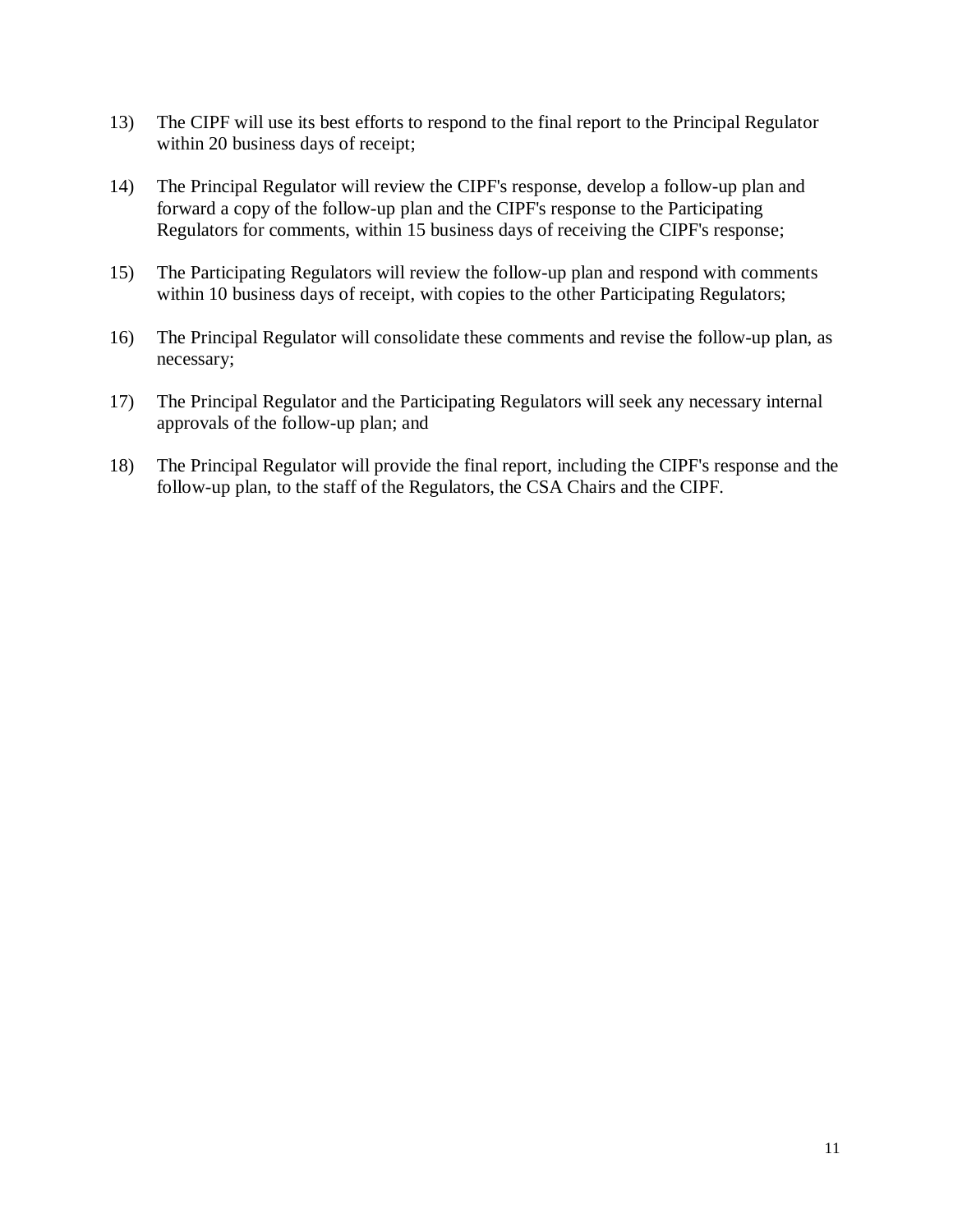# **Schedule B**

## **Reporting to the CSA**

## **1) Requested Information**

a) A Regulator may, at any time, request any reports, documents, or information from the CIPF and the CIPF will comply with that request for information.

## **2) Prior Notification**

- a) The CIPF will provide to the CSA, at least 60 days prior notice before:
	- i) implementing any changes to its Coverage Policies;
	- ii) implementing any changes to its method of assessing Member Firms;
	- iii) implementing any changes to the Industry Agreement; and
	- iv) adding an SRO as a party to the Industry Agreement.
- b) In emergency situations where, in the opinion of the CIPF, 60 days prior notice is considered unreasonable, the CIPF will inform the CSA with as much advance notice as possible in the circumstances. Such notice will include an explanation of why the 60-day period is considered to be unreasonable.

## **3) Ad Hoc Reporting**

- a) The CIPF will immediately report to the Applicable Regulators any Reportable Conditions with respect to a Member Firm of which the CIPF has been notified.
- b) The CIPF will immediately report to the CSA where a Participating SRO has withdrawn or has been expelled from participation in the CIPF. The CIPF will include in its report the reasons for the SRO's withdrawal or expulsion.
- c) The CIPF will immediately report to the CSA any actual or potential material adverse change in the level of the CIPF assets, together with the CIPF's plan to deal with the situation.
- d) The CIPF will report to the CSA any changes to its investment policies within 30 days of such changes.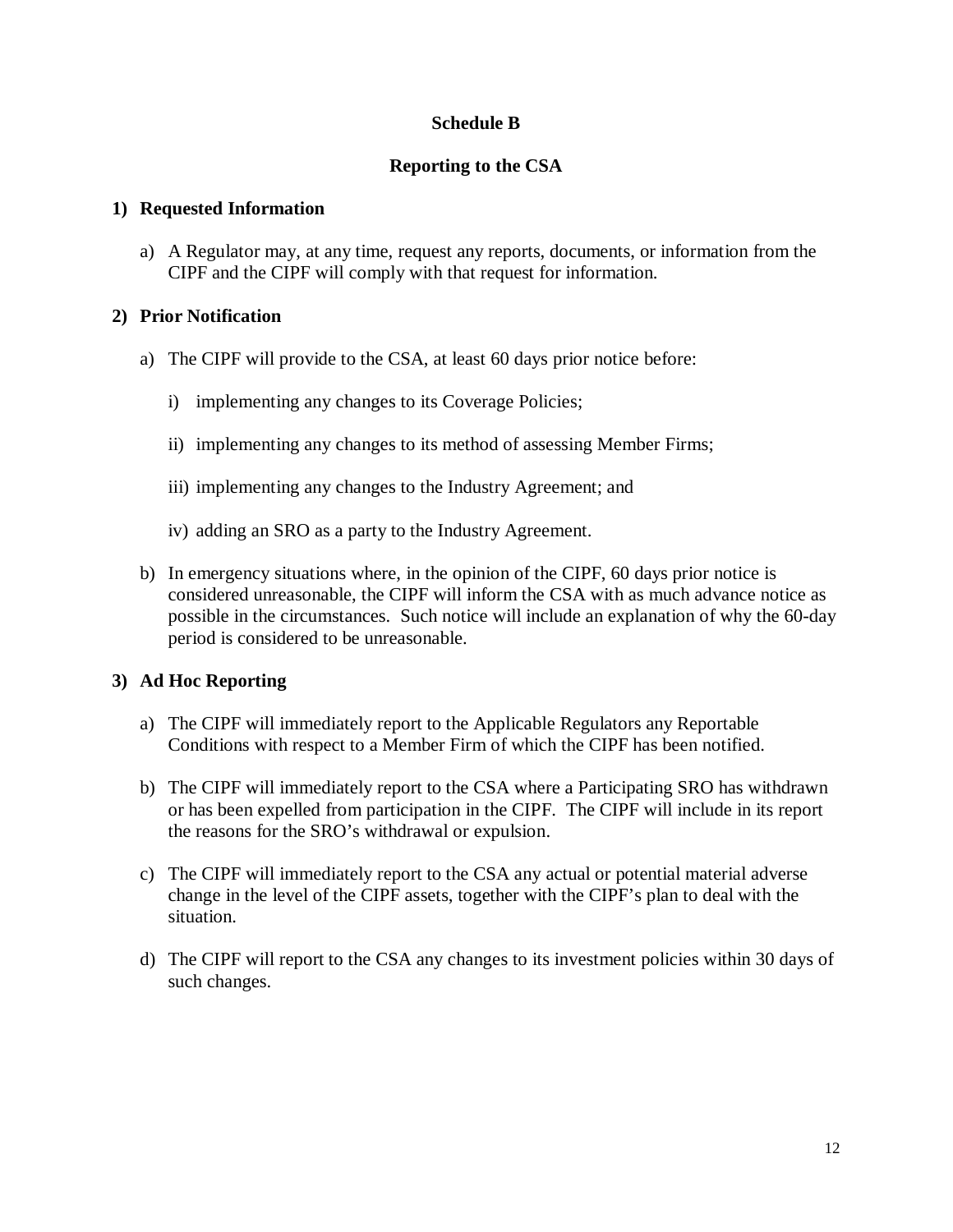## **4) Annual Reporting**

- a) The CIPF will file with the CSA its annual audited financial statements, together with the report of the auditor, within 90 days after the end of each fiscal year.
- b) The CIPF will provide the following information to the CSA, within 90 days after the end of each fiscal year:
	- i) description of any changes in the composition of the CIPF's Board of Directors in the previous fiscal year, including the names and terms of any incoming directors, the names of any outgoing directors, and whether any incoming directors are public directors as defined in the CIPF's By-law Number 1;
	- ii) description of any changes to the CIPF's By-law Number 1;
	- iii) any suggestions that the CIPF has made to any Participating SROs in the previous fiscal year regarding the Participating SROs' making new rules or amending existing rules, and the Participating SROs' response to those suggestions; and
	- iv) where the CIPF has directed a Participating SRO to take certain actions about Member Firms that are in financial difficulty pursuant to the Industry Agreement, details about the CIPF's direction and comment on whether the CIPF is satisfied with the Participating SRO's response.
- c) The CIPF will provide a written report to the CSA staff and meet with the CSA Chairs at least once a year to report on the CIPF's operations and activities, including but not limited to:
	- i) the Board of Directors' annual review of the adequacy of the level of assets in the Fund, assessment amounts, and assessment methodology;
	- ii) the CIPF resources, including whether the CIPF is fully staffed;
	- iii) member Firm insolvencies and any resulting Customer claims;
	- iv) risk management issues, including how the CIPF evaluated risks, what risk management issues were identified and how the CIPF dealt with these issues;
	- v) the Board of Directors' assessment of the need for additional risk management tools; and
	- vi) the extent and results of any Member Firm reviews conducted pursuant to the Industry Agreement.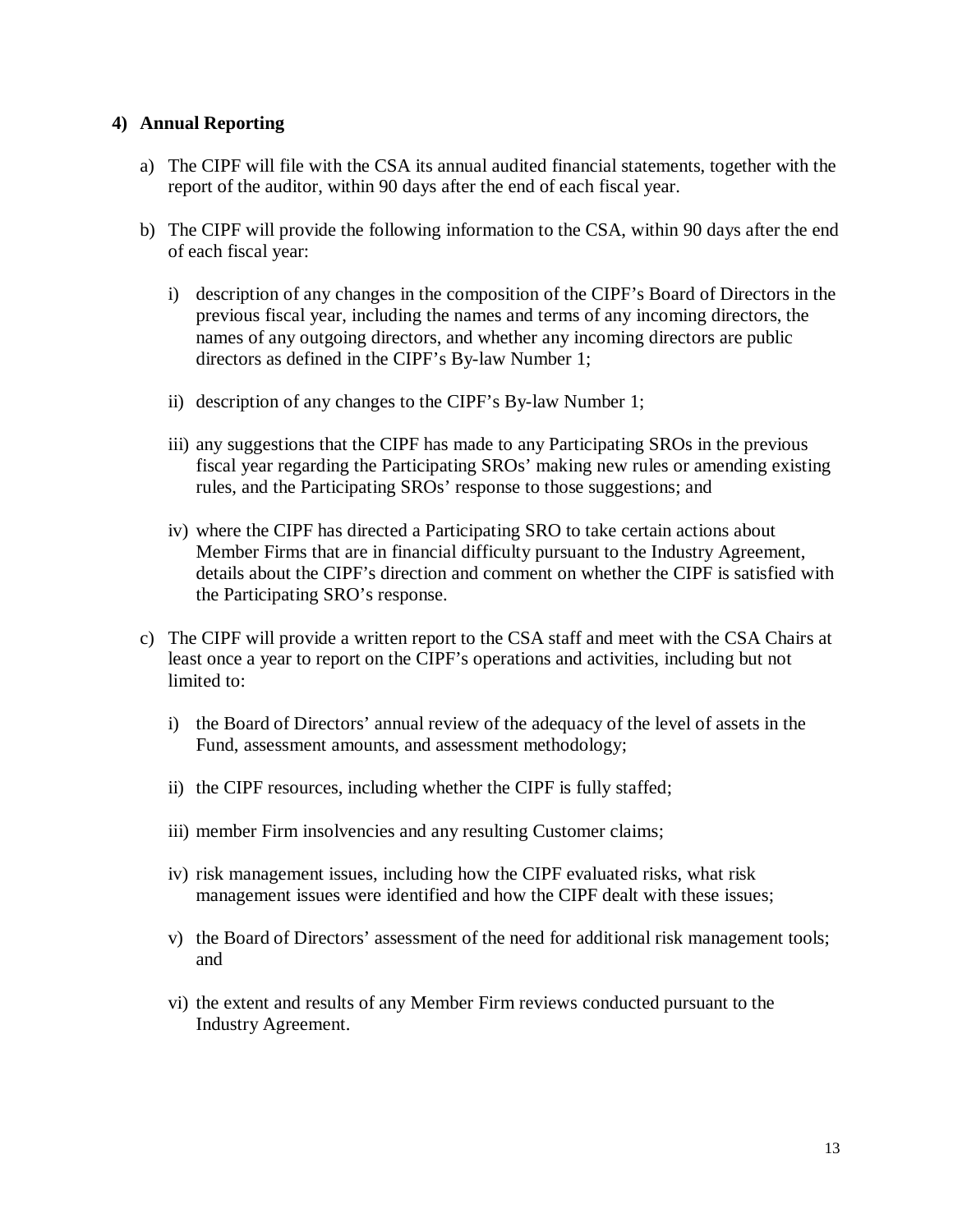# **Schedule C**

# **Review and Approval of By-law Number 1 Amendments**

In reviewing and approving changes to the CIPF's By-law Number 1, the Approving Regulators will use their best efforts to adhere to the following process:

- 1) the CIPF will file each proposed change to the CIPF's By-law Number 1 ("Amendment") with each Approving Regulator;
- 2) upon receipt of an Amendment, the Principal Regulator will immediately send confirmation of receipt of the Amendment to the CIPF, with copies to the other Approving Regulators;
- 3) if, in the opinion of the Approving Regulators, the Amendment raises public interest issues or concerns, the Approving Regulators may publish the Amendment for a 30-day comment period;
- 4) within 20 business days of receiving the Amendment, each of the Approving Regulators will provide significant comments to the Principal Regulator in writing, with copies to the other Approving Regulators. If the Principal Regulator does not receive any such comments within the 20-business-day period, the other Approving Regulators will be deemed to not have any comments;
- 5) within 7 business days of the end of the 20-business-day period, the Principal Regulator will consolidate all comments received and send a comment letter to the CIPF. In the event that any comments of the Approving Regulators conflict, the Approving Regulators will try to resolve the conflict before the comment letter is sent to the CIPF;
- 6) within 14 business days of receipt of the comment letter of the Approving Regulators, the CIPF will respond in writing to the Principal Regulator, with a copy to each of the other Approving Regulators;
- 7) each of the other Approving Regulators will provide material comments to the Principal Regulator in writing within 10 business days of the CIPF's response, and the Principal Regulator will provide its comments to the other Approving Regulators within the same period. If the Principal Regulator does not receive any comments within the 10-businessday period, the other Approving Regulators will be deemed to not have any comments;
- 8) if applicable, the CIPF and the Approving Regulators will discuss and attempt to resolve the concerns raised by any of the Approving Regulators within 20 business days of receiving comments from the other Approving Regulators regarding the CIPF's response. If the concerns are not resolved to the satisfaction of all Approving Regulators, review of the Amendment will be escalated to be discussed among the Chairs or other senior executives of the Approving Regulators. If the Chairs or other senior executives of the